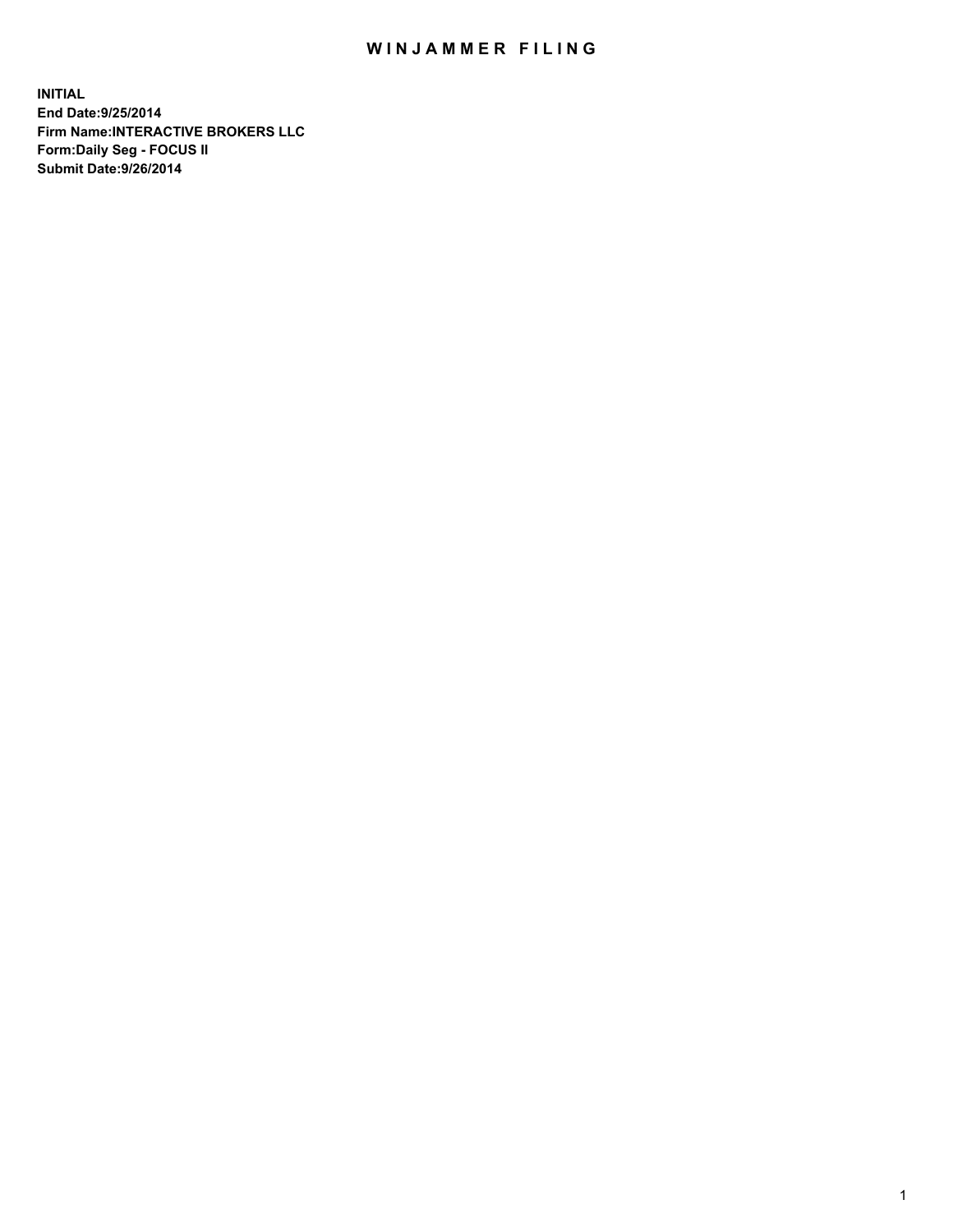## **INITIAL End Date:9/25/2014 Firm Name:INTERACTIVE BROKERS LLC Form:Daily Seg - FOCUS II Submit Date:9/26/2014 Daily Segregation - Cover Page**

| Name of Company<br><b>Contact Name</b><br><b>Contact Phone Number</b><br><b>Contact Email Address</b>    | <b>INTERACTIVE BROKERS LLC</b><br><b>Michael Ellman</b><br>203-422-8926<br>mellman@interactivebrokers.co<br>$m$ |
|----------------------------------------------------------------------------------------------------------|-----------------------------------------------------------------------------------------------------------------|
| FCM's Customer Segregated Funds Residual Interest Target (choose one):<br>a. Minimum dollar amount: ; or | $\overline{\mathbf{0}}$                                                                                         |
| b. Minimum percentage of customer segregated funds required:% ; or                                       | 0                                                                                                               |
| c. Dollar amount range between: and; or                                                                  | 155,000,000 245,000,000                                                                                         |
| d. Percentage range of customer segregated funds required between:% and%.                                | 0 <sub>0</sub>                                                                                                  |
| FCM's Customer Secured Amount Funds Residual Interest Target (choose one):                               |                                                                                                                 |
| a. Minimum dollar amount: ; or                                                                           | $\overline{\mathbf{0}}$                                                                                         |
| b. Minimum percentage of customer secured funds required:% ; or                                          | 0                                                                                                               |
| c. Dollar amount range between: and; or                                                                  | 80,000,000 120,000,000                                                                                          |
| d. Percentage range of customer secured funds required between:% and%.                                   | 0 <sub>0</sub>                                                                                                  |
| FCM's Cleared Swaps Customer Collateral Residual Interest Target (choose one):                           |                                                                                                                 |
| a. Minimum dollar amount: ; or                                                                           | $\overline{\mathbf{0}}$                                                                                         |
| b. Minimum percentage of cleared swaps customer collateral required:% ; or                               | $\overline{\mathbf{0}}$                                                                                         |
| c. Dollar amount range between: and; or                                                                  | 0 <sub>0</sub>                                                                                                  |
| d. Percentage range of cleared swaps customer collateral required between:% and%.                        | 0 <sub>0</sub>                                                                                                  |
| Current ANC:on                                                                                           | 2,392,577,793 25-SEP-2014                                                                                       |
| <b>Broker Dealer Minimum</b>                                                                             | 367,834,459                                                                                                     |
| Debit/Deficit - CustomersCurrent AmountGross Amount                                                      |                                                                                                                 |
| Domestic Debit/Deficit                                                                                   | 2,809,894                                                                                                       |
| Foreign Debit/Deficit                                                                                    | 2,517,640 0                                                                                                     |
| Debit/Deficit - Non CustomersCurrent AmountGross Amount                                                  |                                                                                                                 |
| Domestic Debit/Deficit                                                                                   | 0 <sub>0</sub>                                                                                                  |
| Foreign Debit/Deficit                                                                                    | 0 <sub>0</sub>                                                                                                  |
| Proprietary Profit/Loss<br>Domestic Profit/Loss                                                          |                                                                                                                 |
| Foreign Profit/Loss                                                                                      | $\overline{\mathbf{0}}$<br>$\underline{\mathbf{0}}$                                                             |
| Proprietary Open Trade Equity                                                                            |                                                                                                                 |
| Domestic OTE                                                                                             | <u>0</u>                                                                                                        |
| Foreign OTE                                                                                              | <u>0</u>                                                                                                        |
| <b>SPAN</b>                                                                                              |                                                                                                                 |
| <b>Customer SPAN Calculation</b>                                                                         | 1,174,779,685                                                                                                   |
| Non-Customer SPAN Calcualation                                                                           | <u>17,529,829</u>                                                                                               |
| Proprietary Capital Charges                                                                              | <u>0</u>                                                                                                        |
| Minimum Dollar Amount Requirement                                                                        | 20,000,000 [7465]                                                                                               |
| Other NFA Dollar Amount Requirement                                                                      | 21,712,271 [7475]                                                                                               |
|                                                                                                          |                                                                                                                 |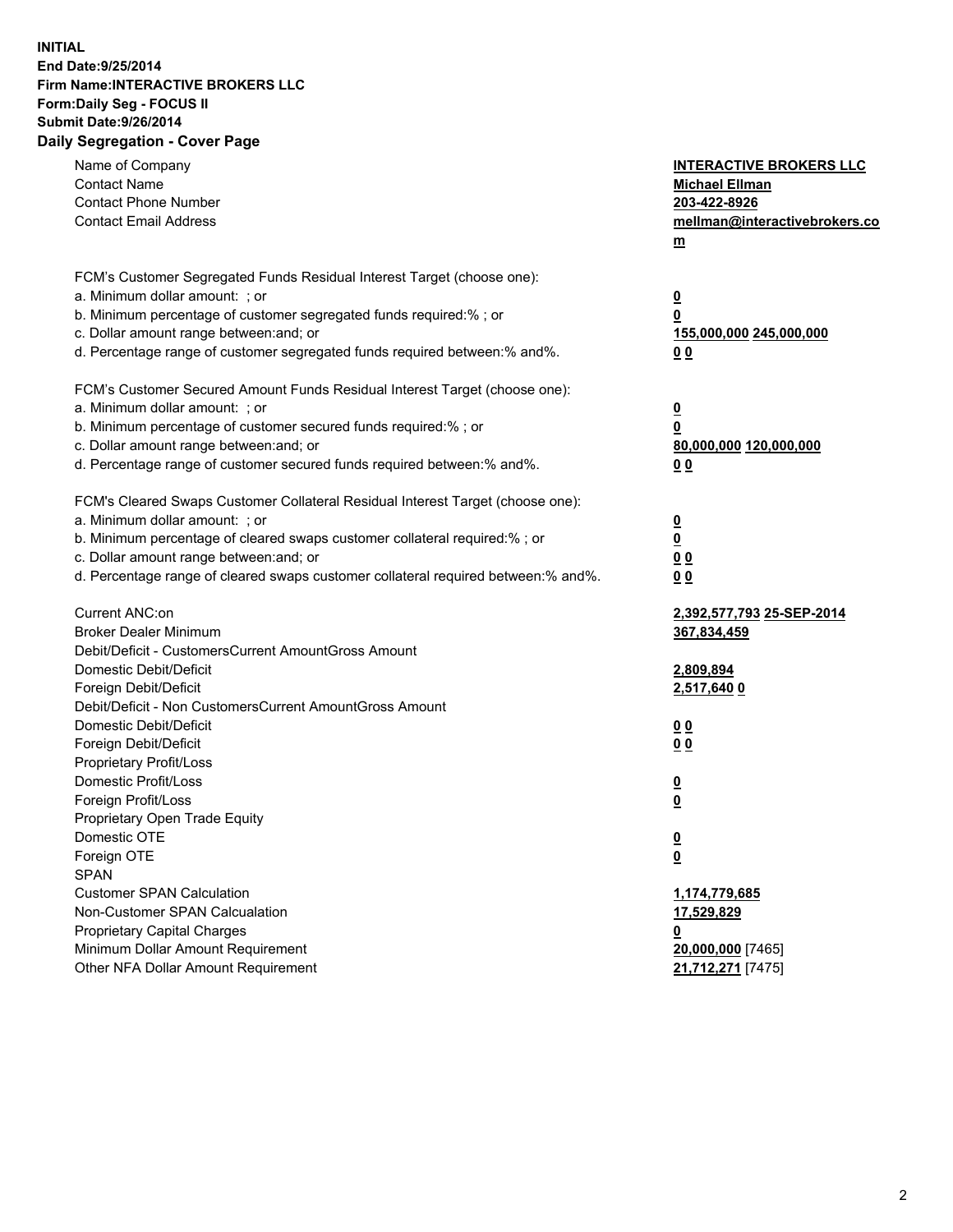## **INITIAL End Date:9/25/2014 Firm Name:INTERACTIVE BROKERS LLC Form:Daily Seg - FOCUS II Submit Date:9/26/2014 Daily Segregation - Secured Amounts**

|                | Daily Ocglegation - Occarea Anioants                                                                       |                                   |
|----------------|------------------------------------------------------------------------------------------------------------|-----------------------------------|
|                | Foreign Futures and Foreign Options Secured Amounts                                                        |                                   |
|                | Amount required to be set aside pursuant to law, rule or regulation of a foreign                           | $0$ [7305]                        |
|                | government or a rule of a self-regulatory organization authorized thereunder                               |                                   |
| 1.             | Net ledger balance - Foreign Futures and Foreign Option Trading - All Customers                            |                                   |
|                | A. Cash                                                                                                    | 316,887,904 [7315]                |
|                | B. Securities (at market)                                                                                  | $0$ [7317]                        |
| 2.             | Net unrealized profit (loss) in open futures contracts traded on a foreign board of trade                  | -2,389,600 [7325]                 |
| 3.             | Exchange traded options                                                                                    |                                   |
|                | a. Market value of open option contracts purchased on a foreign board of trade                             | 105,375 [7335]                    |
|                | b. Market value of open contracts granted (sold) on a foreign board of trade                               | -638,932 [7337]                   |
| 4.             | Net equity (deficit) (add lines 1.2. and 3.)                                                               | 313,964,747 [7345]                |
| 5.             | Account liquidating to a deficit and account with a debit balances - gross amount                          | 2,517,640 [7351]                  |
|                | Less: amount offset by customer owned securities                                                           | 0 [7352] 2,517,640 [7354]         |
| 6.             | Amount required to be set aside as the secured amount - Net Liquidating Equity                             | 316,482,387 [7355]                |
|                | Method (add lines 4 and 5)                                                                                 |                                   |
| 7.             | Greater of amount required to be set aside pursuant to foreign jurisdiction (above) or line                | 316,482,387 [7360]                |
|                | 6.                                                                                                         |                                   |
|                | FUNDS DEPOSITED IN SEPARATE REGULATION 30.7 ACCOUNTS                                                       |                                   |
| $\mathbf{1}$ . | Cash in banks                                                                                              |                                   |
|                | A. Banks located in the United States                                                                      | 340,990,092 [7500]                |
|                | B. Other banks qualified under Regulation 30.7                                                             | 0 [7520] 340,990,092 [7530]       |
| 2.             | Securities                                                                                                 |                                   |
|                | A. In safekeeping with banks located in the United States                                                  | $0$ [7540]                        |
|                | B. In safekeeping with other banks qualified under Regulation 30.7                                         | 0 [7560] 0 [7570]                 |
| 3.             | Equities with registered futures commission merchants                                                      |                                   |
|                | A. Cash                                                                                                    | $0$ [7580]                        |
|                | <b>B.</b> Securities                                                                                       | $0$ [7590]                        |
|                | C. Unrealized gain (loss) on open futures contracts                                                        | $0$ [7600]                        |
|                | D. Value of long option contracts                                                                          | $0$ [7610]                        |
|                | E. Value of short option contracts                                                                         | 0 [7615] 0 [7620]                 |
| 4.             | Amounts held by clearing organizations of foreign boards of trade                                          |                                   |
|                | A. Cash                                                                                                    | $0$ [7640]                        |
|                | <b>B.</b> Securities                                                                                       | $0$ [7650]                        |
|                | C. Amount due to (from) clearing organization - daily variation                                            | $0$ [7660]                        |
|                | D. Value of long option contracts                                                                          | $0$ [7670]                        |
|                | E. Value of short option contracts                                                                         | 0 [7675] 0 [7680]                 |
| 5.             | Amounts held by members of foreign boards of trade                                                         |                                   |
|                | A. Cash                                                                                                    | 80,726,123 [7700]                 |
|                | <b>B.</b> Securities                                                                                       | $0$ [7710]                        |
|                | C. Unrealized gain (loss) on open futures contracts                                                        | -217,377 [7720]                   |
|                | D. Value of long option contracts                                                                          | 105,373 [7730]                    |
|                | E. Value of short option contracts                                                                         | -638,925 [7735] 79,975,194 [7740] |
| 6.             | Amounts with other depositories designated by a foreign board of trade                                     | 0 [7760]                          |
| 7.             | Segregated funds on hand                                                                                   | $0$ [7765]                        |
| 8.             | Total funds in separate section 30.7 accounts                                                              | 420,965,286 [7770]                |
| 9.             | Excess (deficiency) Set Aside for Secured Amount (subtract line 7 Secured Statement<br>Page 1 from Line 8) | 104,482,899 [7380]                |
| 10.            | Management Target Amount for Excess funds in separate section 30.7 accounts                                | 80,000,000 [7780]                 |
| 11.            | Excess (deficiency) funds in separate 30.7 accounts over (under) Management Target                         | 24,482,899 [7785]                 |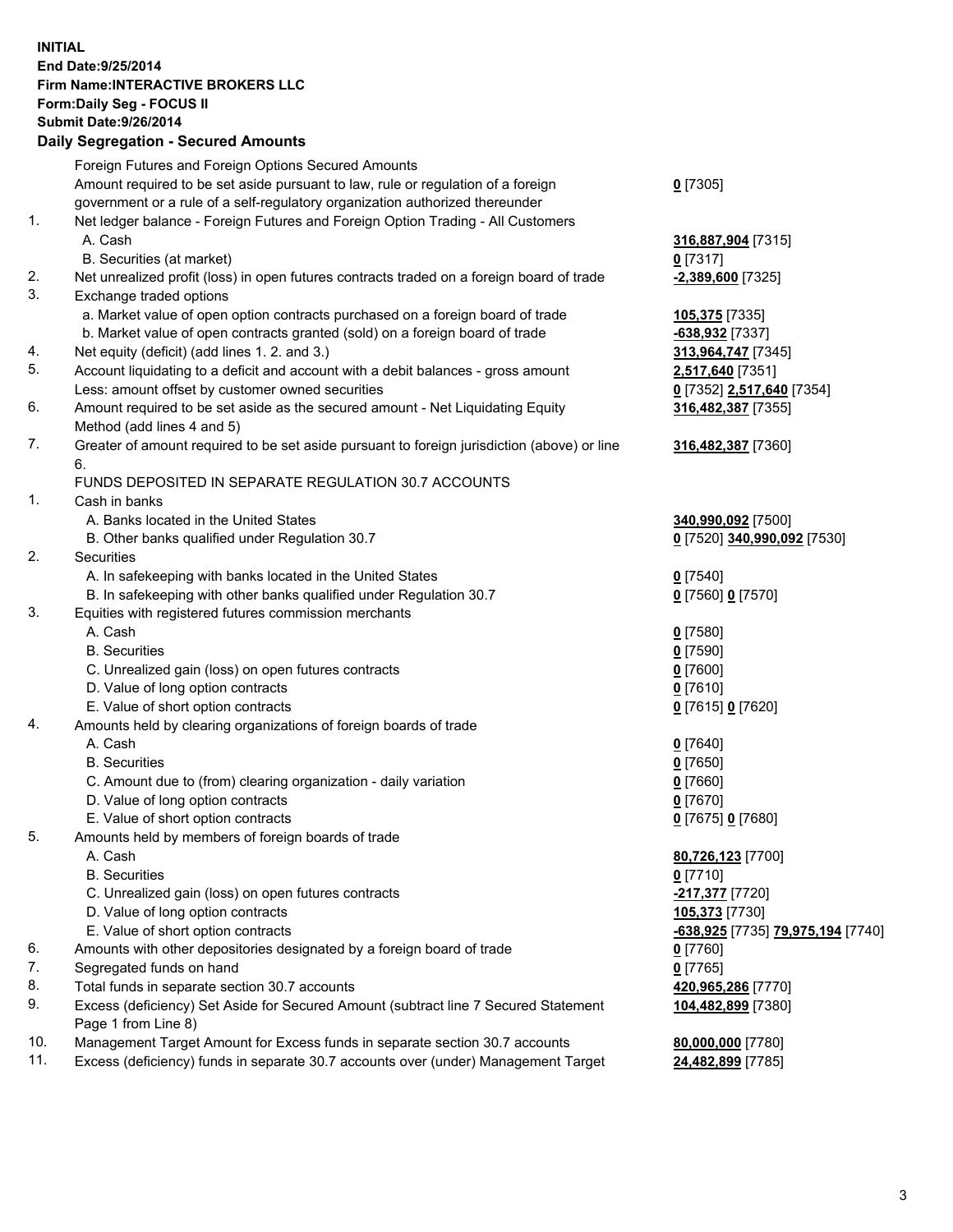**INITIAL End Date:9/25/2014 Firm Name:INTERACTIVE BROKERS LLC Form:Daily Seg - FOCUS II Submit Date:9/26/2014 Daily Segregation - Segregation Statement** SEGREGATION REQUIREMENTS(Section 4d(2) of the CEAct) 1. Net ledger balance A. Cash **2,385,852,323** [7010] B. Securities (at market) **0** [7020] 2. Net unrealized profit (loss) in open futures contracts traded on a contract market **22,522,262** [7030] 3. Exchange traded options A. Add market value of open option contracts purchased on a contract market **149,719,103** [7032] B. Deduct market value of open option contracts granted (sold) on a contract market **-199,084,026** [7033] 4. Net equity (deficit) (add lines 1, 2 and 3) **2,359,009,662** [7040] 5. Accounts liquidating to a deficit and accounts with debit balances - gross amount **2,809,894** [7045] Less: amount offset by customer securities **0** [7047] **2,809,894** [7050] 6. Amount required to be segregated (add lines 4 and 5) **2,361,819,556** [7060] FUNDS IN SEGREGATED ACCOUNTS 7. Deposited in segregated funds bank accounts A. Cash **383,836,538** [7070] B. Securities representing investments of customers' funds (at market) **1,107,381,477** [7080] C. Securities held for particular customers or option customers in lieu of cash (at market) **0** [7090] 8. Margins on deposit with derivatives clearing organizations of contract markets A. Cash **10,521,882** [7100] B. Securities representing investments of customers' funds (at market) **113,523,462** [7110] C. Securities held for particular customers or option customers in lieu of cash (at market) **0** [7120] 9. Net settlement from (to) derivatives clearing organizations of contract markets **-5,436,986** [7130] 10. Exchange traded options A. Value of open long option contracts **1,724,229** [7132] B. Value of open short option contracts **-3,818,316** [7133] 11. Net equities with other FCMs A. Net liquidating equity **-4,682,156** [7140] B. Securities representing investments of customers' funds (at market) **959,982,603** [7160] C. Securities held for particular customers or option customers in lieu of cash (at market) **0** [7170] 12. Segregated funds on hand **0** [7150] 13. Total amount in segregation (add lines 7 through 12) **2,563,032,733** [7180] 14. Excess (deficiency) funds in segregation (subtract line 6 from line 13) **201,213,177** [7190] 15. Management Target Amount for Excess funds in segregation **155,000,000** [7194]

16. Excess (deficiency) funds in segregation over (under) Management Target Amount Excess

**46,213,177** [7198]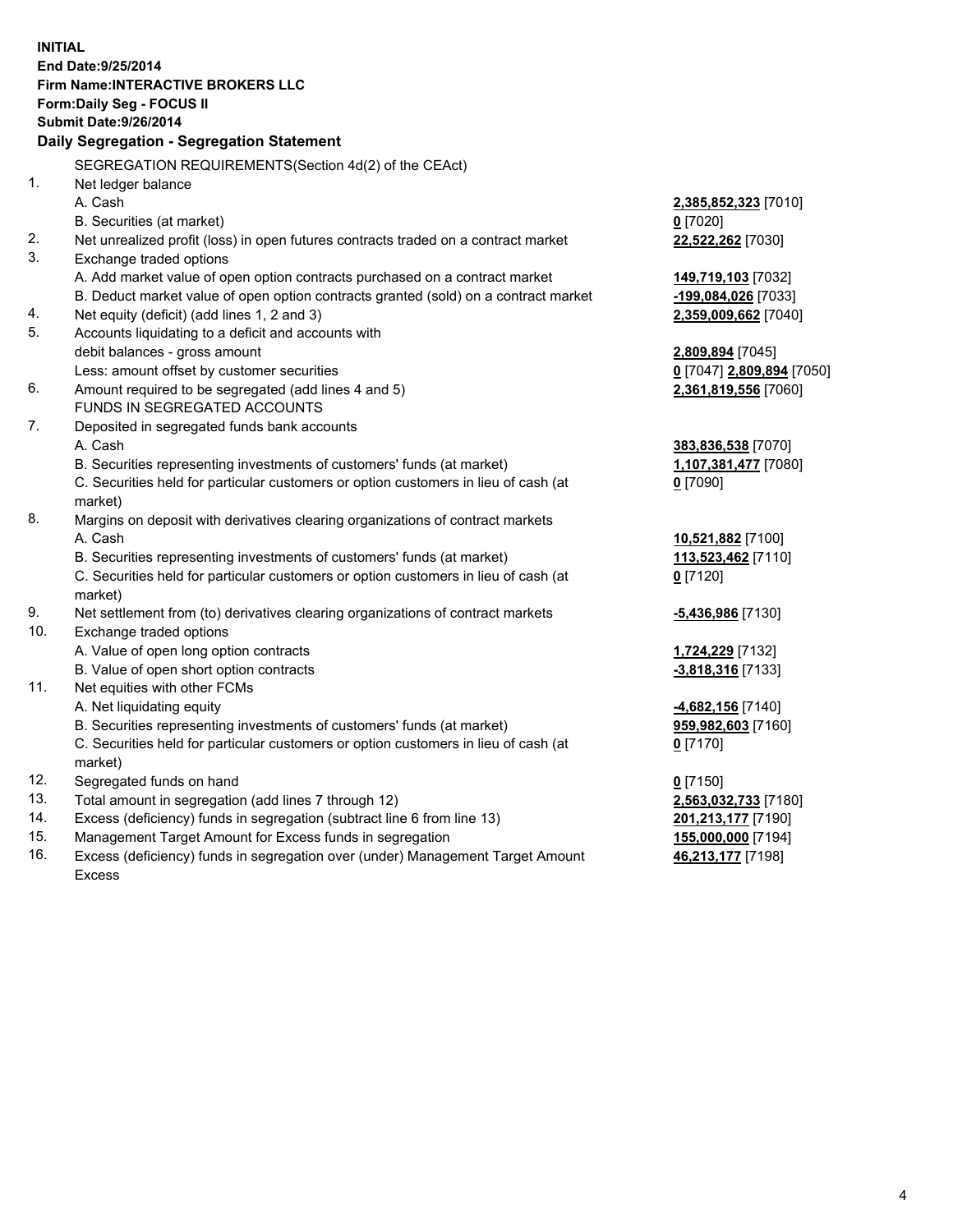## **INITIAL End Date:9/25/2014 Firm Name:INTERACTIVE BROKERS LLC Form:Daily Seg - FOCUS II Submit Date:9/26/2014 Daily Segregation - Supplemental**

| $\blacksquare$           | Total gross margin deficiencies - Segregated Funds Origin                                                                        | 783,750 [9100] |
|--------------------------|----------------------------------------------------------------------------------------------------------------------------------|----------------|
| $\blacksquare$           | Total gross margin deficiencies - Secured Funds Origin                                                                           | 11,695 [9101]  |
| $\blacksquare$           | Total gross margin deficiencies - Cleared Swaps Customer Collateral Funds Origin                                                 | $0$ [9102]     |
| $\blacksquare$           | Total gross margin deficiencies - Noncustomer and Proprietary Accounts Origin                                                    | $0$ [9103]     |
| $\blacksquare$           | Total number of accounts contributing to total gross margin deficiencies - Segregated<br>Funds Origin                            | 7 [9104]       |
| $\blacksquare$           | Total number of accounts contributing to total gross margin deficiencies - Secured<br><b>Funds Origin</b>                        | $3$ [9105]     |
| $\overline{\phantom{a}}$ | Total number of accounts contributing to the total gross margin deficiencies - Cleared<br>Swaps Customer Collateral Funds Origin | $0$ [9106]     |
| -                        | Total number of accounts contributing to the total gross margin deficiencies -<br>Noncustomer and Proprietary Accounts Origin    | $0$ [9107]     |
| $\blacksquare$           | Upload a copy of the firm's daily margin report the FCM uses to issue margin calls<br>which corresponds with the reporting date. |                |

09.25.2014 Commodity Margin Deficiency Report.xls